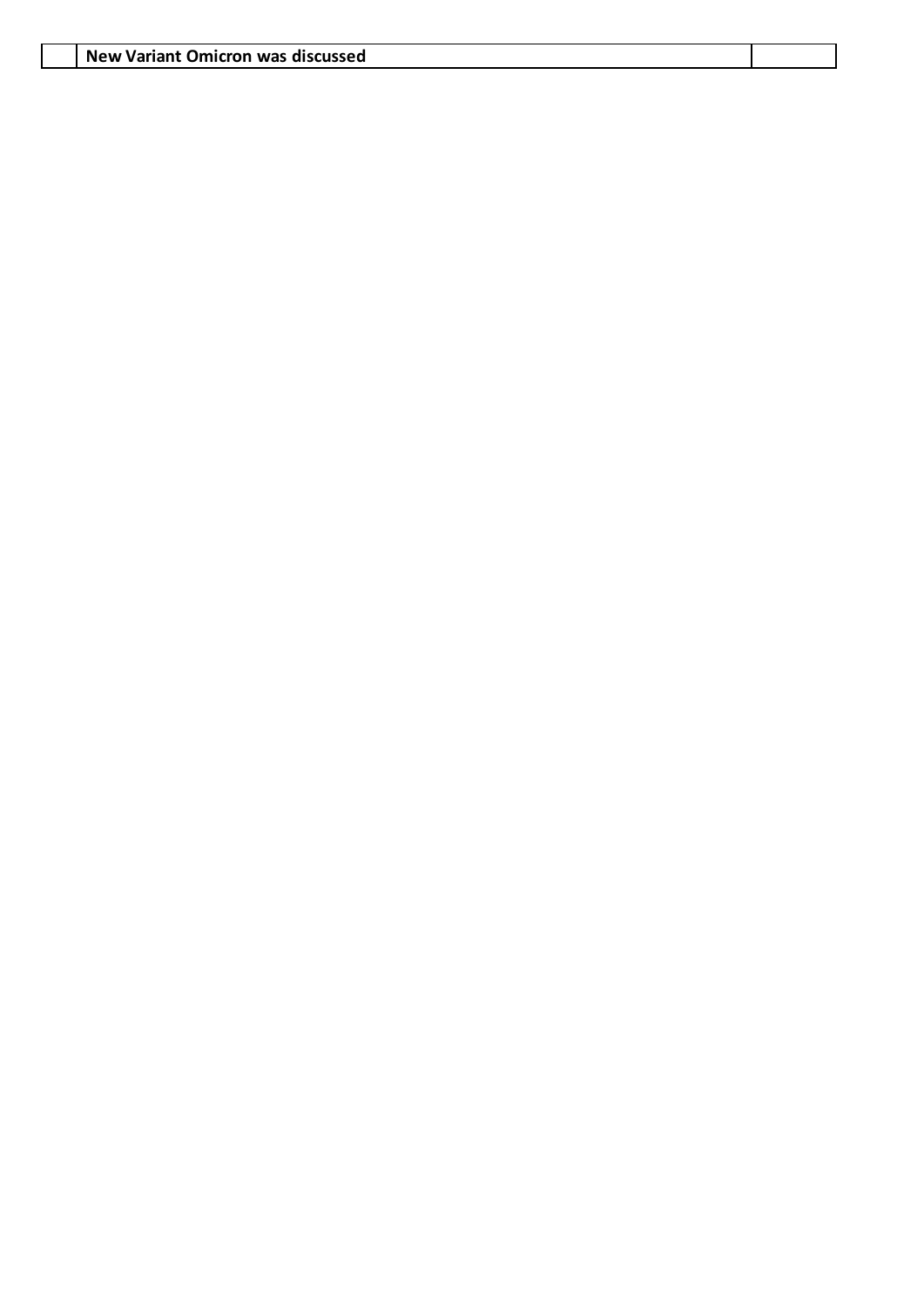#### TW.

# **Revealed: The best GP surgeries in Birmi** and how to check where yours ranks

Stephanie Balloo iš šays ago

Stick CitCommerc

Birmingham's best and worst doctors surgeries can now be revealed with a new, simp

The GP Patient Survey 2021 covers everything from the trust patients have in their do staff and how easy it is to get an appointment.

The Reach Data Unit has crunched the numbers in seven key areas, with every surgen its performance in each.

READ MORE: Binningham patient arrested at GP surgery after 'pleading to see doctor

Each GP is surveyed on:

- . How easy it is to get an appointment
- . Whether opening times are convenient
- . Whether people trust the GP
- · Whether the GP listens to them
- Whether the GP treats them with care and concern
- · Whether receptionists are belpful
- . How patients rate their overall experience

Those category rankings were then added up to give an overall ranking.

- 1. Queslett Medical Centre in Great Barr
- 2. Woodland Road Surgery in Northfield
- 3. Kingsbury Road Medical Centre in Erdingban
- 4. Keynell Covert in Kings Norton
- 5. Selly Park Surgery in Selly Park
- 6. Garretts Green Lane Surgery in Sheldon
- 7. Sutton Road Surgery in Erdington
- 8. Bloomsbury Surgery in Nechells
- 9. Dr Kulshrestha Family Practice in Winson Green
- 10. Kingsfield Medical centre in Kings Heath

\*Surgeries that had fewer than 50 responses were excluded on the basis that the san condusions.

Stay abreast with the very latest from our city with our Birmingham News Email Upda